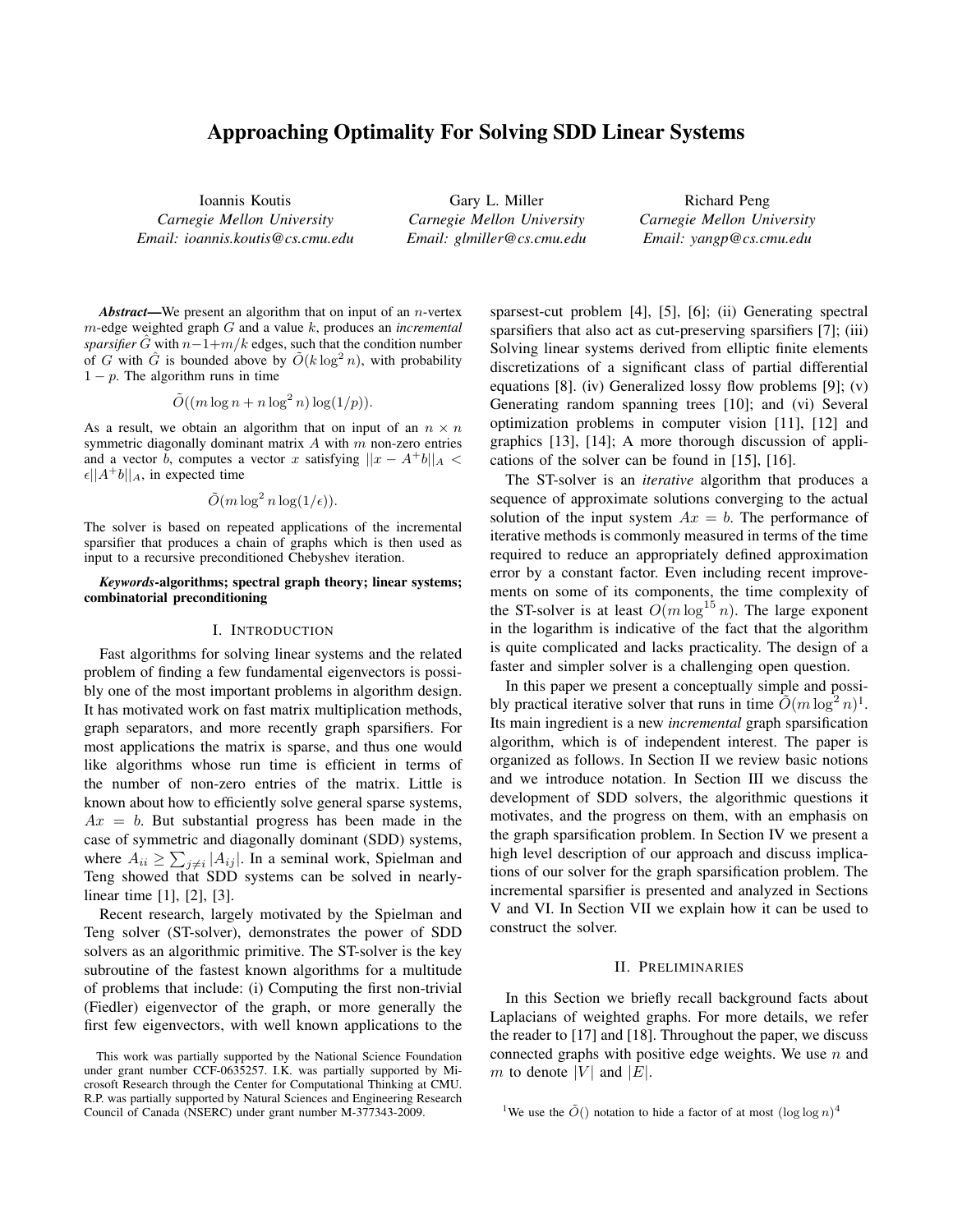A symmetric matrix  $A$  is positive semi-definite if for any vector x,  $x^T A x \ge 0$ . For such semi-definite matrices A, we can also define the  $A$ -norm of a vector  $x$  by

$$
||x||_A^2 = x^T A x.
$$

Fix an arbitrary numbering of the vertices and edges of a graph G. Let  $w_{i,j}$  denote the weight of the edge  $(i, j)$ . The Laplacian  $L_G$  of G is the matrix defined by: (i)  $L_G(i, j)$  =  $-w_{i,j}$ , (ii)  $L_G(i,i) = \sum_{i \neq j} w_{i,j}$ . For any vector x, one can check that

$$
x^T L_G x = \sum_{u,v \in E} (x_u - x_v)^2 w_{uv}.
$$

It follows that  $L_G$  is positive semi-definite and  $L_G$ -norm is a valid norm.

We also define a partial order  $\preceq$  on symmetric semidefinite matrices, where  $A \preceq B$  if  $B - A$  is positive semidefinite. This definition is equivalent to  $x^T A x \leq x^T B x$  for all x. We say that a graph  $H$   $\kappa$ -*approximates* a graph  $G$  if

$$
L_H \preceq L_G \preceq \kappa L_H.
$$

By the definition of  $\preceq$  from above, this relationship is equivalent to  $x^T L_H x \leq x^T L_G x \leq \kappa x^T L_H x$  for all vectors x. This implies that the *condition number* of the pair  $(L_G, L_H)$  is upper bounded by  $\kappa$ . The condition number is an algebraically motivated notion; upper bounds on it are used to predict the convergence rate of iterative numerical algorithms.

# III. PRIOR WORK ON SDD SOLVERS AND RELATED GRAPH THEORETIC PROBLEMS

Symmetric diagonally dominant systems are linear-time reducible to linear systems whose matrix is the Laplacian of a weighted graph via a construction known as double cover that only doubles the number of non-zero entries in the system [19], [20]. The one-to-one correspondence between graphs and their Laplacians allows us to focus on weighted graphs, and interchangeably use the words graph and Laplacian.

In a ground-breaking approach, Vaidya [21] proposed the use of spectral graph-theoretic properties for the design of provably good graph *preconditioners*, i.e. graphs that in some sense- approximate the input graph, but yet are somehow easier to solve. Many authors built upon the ideas of Vaidya, to develop *combinatorial preconditioning*, an area on the border of numerical linear algebra and spectral graph theory [22]. The work in the present paper as well as the Spielman and Teng solver is based on this approach. It is worth noting that combinatorial preconditioning is only one of the rich connections between combinatorics and linear algebra [6], [17].

Vaidya originally proposed the construction of a preconditioner for a given graph, based on a maximum weight spanning tree of the graph and its subsequent augmentation with graph edges. This yielded the first non-trivial results, an  $O((dn)^{1.75})$  time algorithm for maximum degree d graphs, and an  $O((dn)^{1.2})$  algorithm for maximum degree d planar graphs [23].

Later, Boman and Hendrickson [18] made the crucial observation that the notion of *stretch* (see Section VI for a definition) is crucial for the construction of a good spanning tree preconditioner; they showed that if the non-tree edges have average stretch s over a spanning tree, the spanning tree is an  $O(sm)$ -approximation of the graph. Armed with this observation and the low-stretch tree of Alon et al. [24], Spielman and Teng [25] presented a solver running in time  $O(m^{1.31})$ .

The utility of low-stretch trees in SDD solvers motivated further research on the topic. Elkin et al. [2] gave an  $O(m \log^2 n)$  time algorithm for the computation of spanning trees with total stretch  $\tilde{O}(m \log^2 n)$ . More recently, Abraham et. al. presented a nearly tight construction of low-stretch trees [26], giving an  $O(m \log n + n \log^2 n)$  time algorithm that on input a graph  $G$  produces a spanning tree of total stretch  $O(m \log n)$ . The algorithm of [2] is a basic component of the ST-solver. While the algorithm of [26] didn't improve the ST-solver, it is indispensable to our upper bound.

The major new notion introduced by Spielman and Teng [1] in their nearly-linear time algorithm was that of a *spectral sparsifier*, i.e. a graph with a nearly-linear number of edges that  $\alpha$ -approximates a given graph for a constant  $\alpha$ . Before the introduction of spectral sparsifiers, Benczúr and Karger [27] had presented an  $O(m \log^3 n)$  algorithm for the construction of a *cut-preserving* sparsifier with  $O(n \log n)$ edges. A good spectral sparsifier is a also a good cutpreserving sparsifier, but the opposite is not necessarily true.

The ST-solver [1] consists of a number of major algorithmic components. The base routine is a local partitioning algorithm which is the main subroutine of a global nearly-linear time partitioning algorithm. The partitioning algorithm is used as a subroutine in the construction of the spectral sparsifier. Finally, the spectral sparsifier is combined with the  $O(m \log^2 n)$  total stretch spanning trees of [2] to produce a  $(k, O(k \log^c n))$  *ultrasparsifier*, i.e. a graph  $\hat{G}$ with  $n - 1 + (n/k)$  edges which  $O(k \log^c n)$ -approximates the given graph, for some  $c > 25$ . The bottleneck in the complexity of the ST-solver lies in the running time of the ultra-sparsification algorithm and the approximation quality of the ultrasparsifier.

In the special case of planar graphs the ST-solver runs in time  $\tilde{O}(n \log^2 n)$ . An asymptotically optimal linear work algorithm for planar graphs was given in [28]. The key observation in [28] was that despite the fact that planar graphs don't necessarily have spanning trees of average stretch less than  $O(\log n)$ , they still have  $(k, ck \log k)$  ultrasparsifiers for a large enough constant  $c$ ; they can be obtained by finding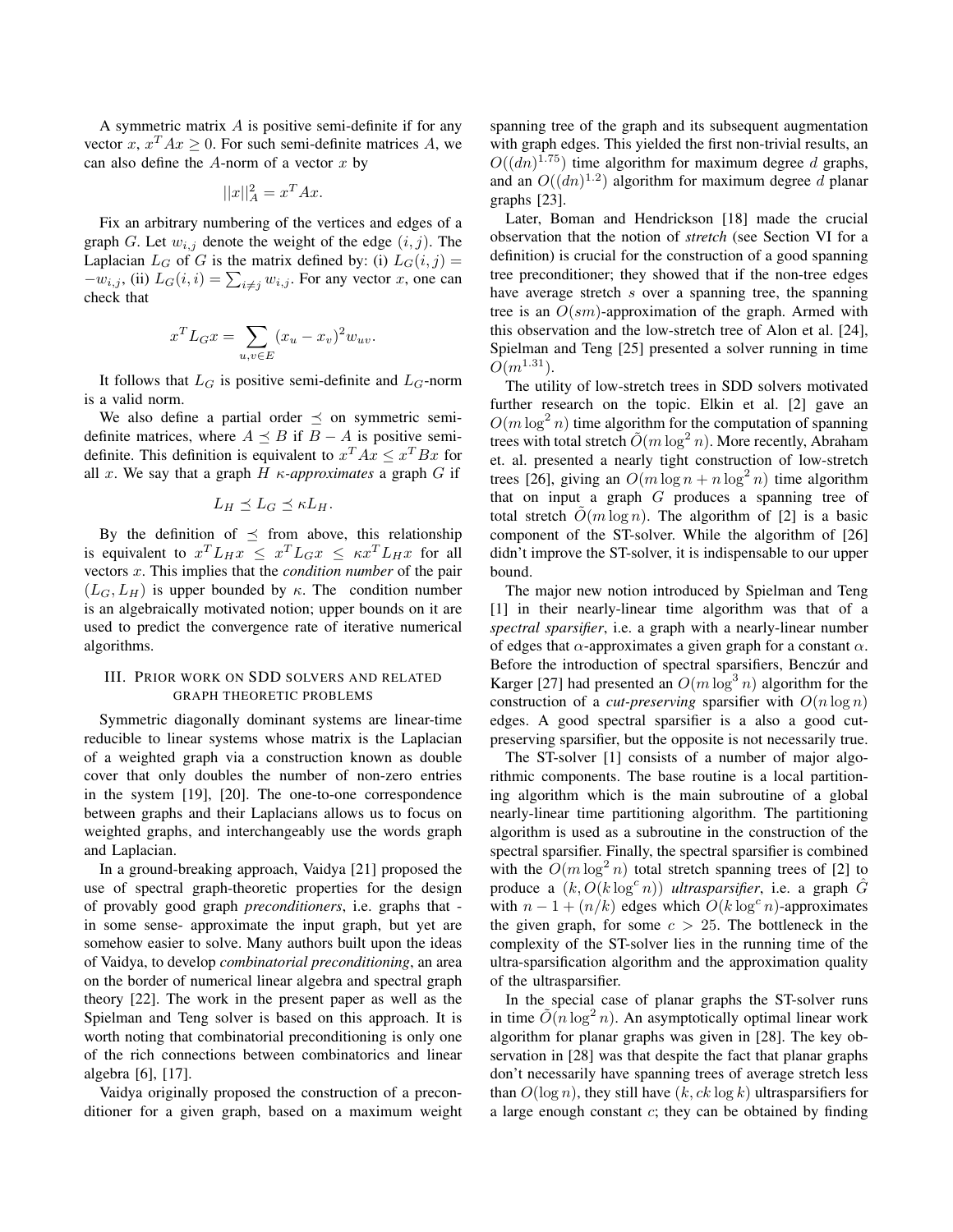ultrasparsifiers for constant size subgraphs that contain most of the edges of the graph, and conceding the rest of the edges in the global ultrasparsifier. In addition, a more practical approach to the construction of constant-approximation preconditioners for the case of graphs of bounded average degree was given in [29]. To this day, the only known improvement for the general case was obtained by Andersen et.al [30] who presented a faster and more effective local partitioning routine that can replace the partition routine of the spectral sparsifier, improving the complexity of the solver as well.

Significant progress has been made on the spectral graph sparsification problem. Spielman and Srivastava [7] showed how to construct a much stronger spectral sparsifier with  $O(n \log n)$  edges, by sampling edges with probabilities proportional to their effective resistance, if the graph is viewed as an electrical network. While the algorithm is conceptually simple and attractive, its fastest known implementation still relies on the ST-solver. Leaving the envelope of nearlylinear time algorithms Batson, Spielman and Srivastava [31] presented a polynomial time algorithm for the construction of a "twice-Ramanujan" spectral sparsifier with a nearly optimal linear number of edges. Finally, Kolla et al. [32] gave a polynomial time algorithm for the construction of a nearly-optimal  $(k, O(k \log n))$  ultrasparsifier.

## IV. OUR CONTRIBUTION

In an effort to design a faster sparsification algorithm, we ask: when and why the much simpler faster cut-preserving sparsifier of [27] fails to work as a spectral sparsifier? Perhaps the essential example is that of the cycle and the line graph; while the two graphs have roughly the same cuts, their condition number is  $O(n)$ . The missing edge has a stretch of  $O(n)$  through the rest of the graph, and thus it has high effective resistance; the effective resistance-based algorithm of Spielman and Srivastava would have kept this edge. It is then natural to try to design a sparsification algorithm that avoids precisely to generate a graph whose "missing" edges have a high stretch over the rest of the original graph.

This line of reasoning leads us to a conceptually simple sparsification algorithm: Find a low-stretch spanning tree with a total stretch of  $O(m \log n)$ . Scale it up by a factor of k so the total stretch is  $O(m \log n/k)$  and add the scaled up version to the sparsifier. Then over-sample the rest of the edges with probability proportional to their stretch over the scaled up tree, taking  $\tilde{O}(m \log^2 n/k)$  samples. In Sections V and VI we analyze a slight variation of this idea and we show that while it doesn't produce an ultrasparsifier, it produces what we call an *incremental sparsifier* which is a graph with  $n-1 + m/k$  edges that  $\tilde{O}(k \log^2 n)$ -approximates the given graph <sup>2</sup>. Our proof relies on the machinery developed by Spielman and Srivastava [7].

As we explain in Section VII the incremental sparsifier is all we need to design a solver that runs in the claimed time. Precisely, we prove the following.

*Theorem 4.1:* On input an  $n \times n$  symmetric diagonally dominant matrix A with m non-zero entries and a vector b, a vector x satisfying  $||x - A^+b||_A < \epsilon ||A^+b||_A$ , can be computed in expected time  $\tilde{O}(m \log^2 n \log(1/\epsilon)).$ 

## *A. Implications for the graph sparsification problem*

The only known nearly-linear time algorithm that produces a spectral sparsifier with  $O(n \log n)$  edges is due to Spielman and Srivastava [7] and it is based on  $O(\log n)$ calls to a SDD linear system solver. Our solver brings the running time of the Spielman and Srivastava algorithm to  $\tilde{O}(m \log^3 n)$ . It is interesting that this algebraic approach matches up to  $\log \log n$  factors the running time bound of the purely combinatorial algorithm of Benczúr and Karger [27] for the computation of the (much weaker) cut-preserving sparsifier. We note however that an  $\tilde{O}(m+n \log^4 n)$  time cutpreserving sparsification algorithm was recently announced informally [33].

Sparsifying once with the Spielman and Srivastava algorithm and then applying our incremental sparsifier gives a  $(k, O(k \log^3 n))$  ultrasparsifier that runs in  $\tilde{O}(m \log^3 n)$ randomized time. Within the envelope of nearly-linear time algorithms, this becomes the best known ultrasparsification algorithm in terms of both its quality and its running time. Our guarantee on the quality of the ultrasparsifier is off by a factor of  $O(\log^2 n)$  comparing to the ultrasparsifier presented in [32]. In the special case where the input graph has  $O(n)$  edges, our incremental sparsifier is a  $(k, O(k \log^2 n))$ ultrasparsifier.

### V. SPARSIFICATION BY OVERSAMPLING

In this section we revisit a sampling scheme proposed by Spielman and Srivastava for sparsifying a graph [7]. Consider the following general sampling scheme:

#### **SAMPLE**

Input: Graph  $G = (V, E, w)$ ,  $p' : E \to \mathbb{R}^+$ , real  $\xi$ . Output: Graph  $G' = (V, E', w')$ .

- 1:  $t := \sum_{e} p'_{e}$
- 2:  $q := \overline{C_s} t \log t \log(1/\xi)$  (\*  $C_S$  is a known constant \*)
- 3:  $p_e := p'_e/t$
- 4:  $G' := (V, E', w')$  with  $E' = \emptyset$
- 5: for  $q$  times do
- 6: Sample one  $e \in E$  with probability of picking e being  $p_e$ .
- 7: Add *e* to E' with weight  $w'_e = w_e / p_e$
- 8: end for
- 9: For all  $e \in E'$ , let  $w_{e'} := w_e/q$
- 10: return  $G'$

 $2$ In the latest version of their paper [3], Spielman and Teng also construct and use an incremental sparsifier, but they still use the term ultrasparsifier for it.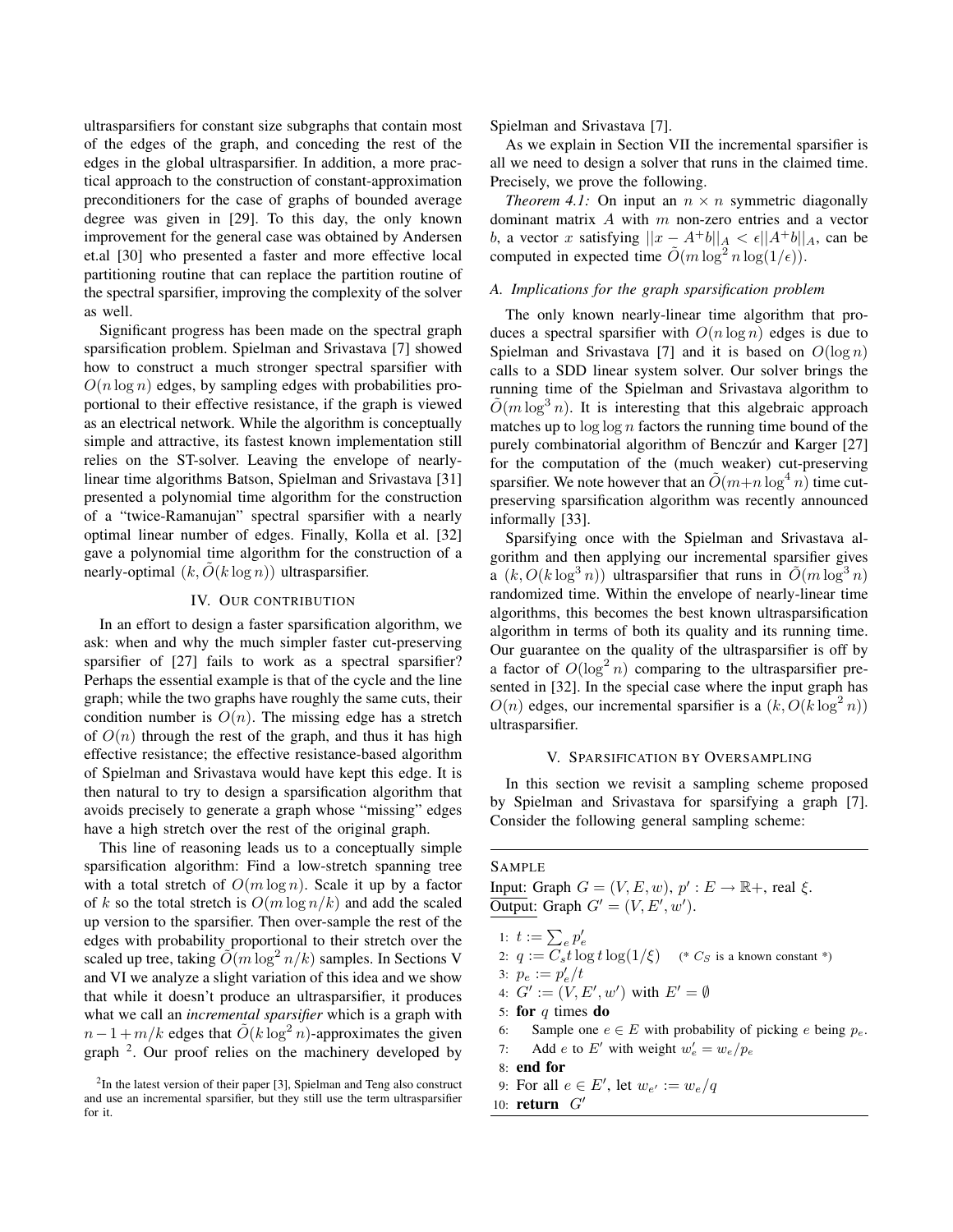Spielman and Srivastava pick  $p'_e = w_e R_e$  where  $R_e$ is the effective resistance of  $e$  in  $G$ , if  $G$  is viewed as an electrical network with resistances  $1/w_e$ . This choice returns a spectral sparsifier. A key to bounding the number of required samples is the identity  $\sum_{e} p'_e = n - 1$ . Calculating good approximations to the effective resistances seems to be at least as hard as solving a system, but as we will see in Section VI, it is easier to compute numbers  $p'_e \geq (w_e R_e)$ , while still controlling the size of  $t = \sum_{e} p'_e$ . The following Theorem considers a sampling scheme based on  $p'_e$ 's with this property.

*Theorem 5.1:* (Oversampling) Let  $G = (V, E, w)$  be a graph. Assuming that  $p'_e \geq w_e R_e$  for each edge  $e \in E$ , and  $\xi \in \Omega(1/n)$ , the graph  $G' = \text{SAMPLE}(G, p', \xi)$  satisfies

$$
G\preceq 2G'\preceq 3G
$$

with probability at least  $1 - \xi$ .

The proof follows closely that Spielman and Srivastava [7], with only a minor difference in one calculation. Let us first review some necessary lemmas.

If we assign arbitrary orientations on the edges, then we can define the incidence matrix  $\Gamma \in \mathbb{R}^{m \times n}$  as follows:

$$
\Gamma_{e,u} = \begin{cases}\n-1 & \text{if } u \text{ is the head of } e \\
1 & \text{if } u \text{ is the tail of } e \\
0 & \text{otherwise}\n\end{cases}
$$

If we let  $W$  be the diagonal matrix containing edge weights, then  $W^{1/2}$  is a real positive diagonal matrix as well since all edge weights are positive. The Laplacian L can be written in terms of W and  $\Gamma$  as

$$
L = \Gamma^T W \Gamma = \Gamma^T W^{1/2} W^{1/2} \Gamma.
$$

Algorithm SAMPLE forms a new graph by multiplying each edge  $e$  by a nonnegative number  $s_e$ . If S is the diagonal matrix with  $S(e, e) = s_e$ , the Laplacian of the new graph can be seen to be equal to

$$
\tilde{L} = \Gamma^T W \Gamma = \Gamma^T W^{1/2} \mathbf{S} W^{1/2} \Gamma.
$$

Let  $L^+$  denote the Moore-Penrose of L, i.e. the unique matrix sharing with  $L$  its null space, and acting as the inverse of L in its range. The key to the proofs of [7] is the  $m \times m$ matrix

$$
\Pi = W^{1/2} \Gamma L^+ \Gamma^T W^{1/2},
$$

for which the following lemmas are proved.

*Lemma 5.2:* (Lemma 3i in [7]) Π is a projection matrix, i.e.  $\Pi^2 = \Pi$ .

*Lemma 5.3:* (Lemma 4 in [7])

$$
(1 - ||\Pi\Pi - \Pi S \Pi||_2)L \preceq \tilde{L} \preceq (1 + ||\Pi\Pi - \Pi S \Pi||_2)L.
$$

We also use Lemma 5.4 below, which is Theorem 3.1 from Rudelson and Vershynin [34]. The first part of the Lemma was also used as Lemma 5 in [7] in a similar way.

*Lemma 5.4:* Let p be a probability distribution over  $\Omega \subseteq$  $R^d$  such that  $\sup_{y \in \Omega} ||y||_2 \leq M$  and  $||\mathbb{E}_p(yy^T)||_2 \leq 1$ . Let  $y_1 \ldots y_q$  be independent samples drawn from p, and let  $a = CM \sqrt{\log q/q}$ . Then:

$$
\mathbb{E}||\frac{1}{q}\sum_{i=1}^{q}y_{i}y_{i}^{T} - \mathbb{E}(yy^{T})||_{2} \leq a.
$$

2)

1)

$$
Pr[||\frac{1}{q}\sum_{i=1}^{q} y_i y_i^T - \mathbb{E}(y y^T)||_2 > x] \le 2e^{-cx^2/a^2}
$$

.

Here  $C$  and  $c$  are fixed constants.

*Proof:* (of Theorem 5.1) Following the pseudocode of SAMPLE, let  $t = \sum_{e} p'_e$  and  $q = C_s t \log t \log(1/\xi)$ . It can be seen that

$$
\Pi S \Pi = \frac{1}{q} \sum_{i=1}^{q} y_i y_i^T,
$$

where the  $y_i$  are drawn from the distribution

$$
y = \frac{1}{\sqrt{p_e}} \Pi(\cdot, e)
$$
 with probability  $p_e$ .

For the distribution y we have  $E(yy^T) = \Pi \Pi = \Pi$ . Since  $\Pi$ is a projection matrix, we have  $||\Pi||_2 \leq 1$ . So, the condition imposed by Lemma 5.4 on the distribution holds for  $y$ . The fact that  $\Pi$  is a projection matrix also gives

$$
\Pi(:,e)^T \Pi(:,e) = (\Pi \Pi)(e,e) = \Pi(e,e),
$$

which we use to bound  $M$  as follows.

$$
M = \sup_{e} \frac{1}{\sqrt{p_e}} ||\Pi(:,e)||_2 = \sup_{e} \frac{1}{\sqrt{p_e}} \sqrt{\Pi(e,e)}
$$

$$
= \sup_{e} \sqrt{\frac{t}{p'_e}} \sqrt{w_e R_e} \le \sqrt{t}.
$$
(5.1)

The last inequality follows from the assumption about the  $p'_e$ . Recall now that we have  $\log(1/\xi) \leq \log n$  by assumption,  $t \ge \sum_{e} w_e R_e$  by construction, and  $\sum_{e} w_e R_e = n - 1$ by Lemma 3 in [7]. Combining these facts and setting  $q = c<sub>S</sub>t \log t \log(1/\xi)$  for a proper constant  $c<sub>S</sub>$ , part 1 of Lemma 5.4 gives

$$
a \le \sqrt{\frac{4}{c \log(2/\xi)}}.
$$

Now substituting  $x = \frac{1}{2}$  into part 2 of Lemma 5.4, we get

$$
Pr[||\frac{1}{q}\sum_{i=1}^{q}y_{i}y_{i}^{T} - E(yy^{T})||_{2} > 1/2] \le
$$
  

$$
2e^{-(c/4)/a^{2}} \le 2e^{(-c/4)/(4/c\log 2/\xi)} \le \xi.
$$

It follows that with probability at least  $1 - \xi$  we have

||1

$$
\frac{1}{q} \sum_{i=1}^{q} y_i y_i^T - E(y y^T) ||_2 \le 1/2,
$$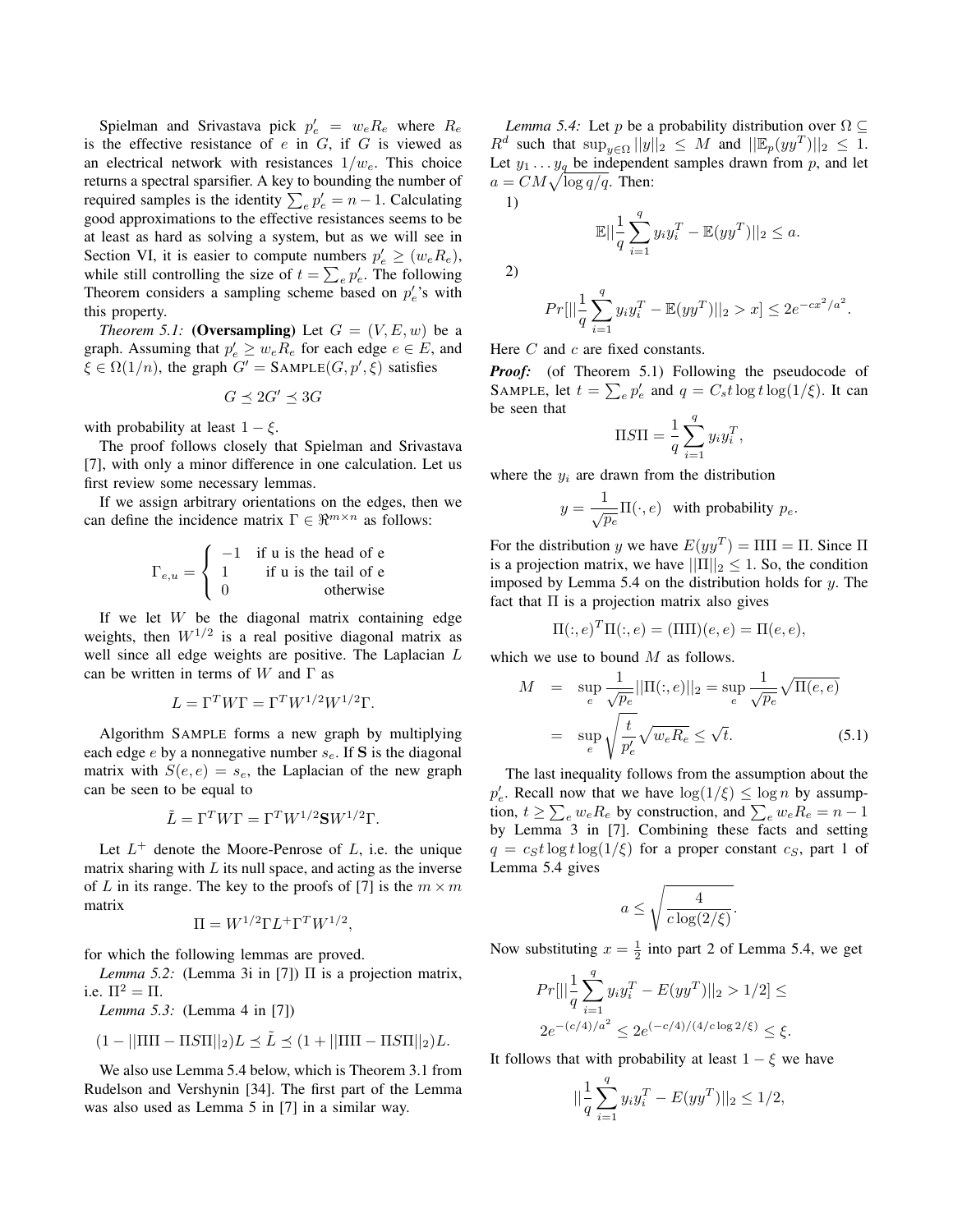which implies  $||\Pi S\Pi - \Pi\Pi||_2 \leq 1/2$ . The theorem then follows by Lemma 5.3.

Note. The upper bound for  $M$  in inequality 5.1 is in fact the only place where our proof differs from that of [7]. In their case the last inequality is replaced by an exact inequality, which is possible because the exact values for  $w_eR_e$  are used. In our case, by using inexact values we get a weaker upper bound which reflects in the density (depending on  $m$ , not  $n$ ) of the incremental sparsifier. It is however enough for the solver.

## VI. INCREMENTAL SPARSIFIER

Consider a spanning tree T of  $G = (V, E, w)$ . Let  $w'(e) = 1/w(e)$ . If the unique path connecting the endpoints of e consists of edges  $e_1 \ldots e_k$ , the stretch of e by T is defined to be

$$
stretch_T(e) = \frac{\sum_{i=1}^{k} w'(e_i)}{w'(e)}.
$$

Let  $R_e$  denote the effective resistance of e in  $G$  and  $RT_e$  denote the effective resistance of e in T. We have  $RT_e = \sum_{i=1}^{k} 1/w(e_i)$ . Thus  $stretch_T(e) = w_e RT_e$ . By Rayleigh's monotonicity law [35], we have  $RT_e \geq R_e$ , so stretch $\tau(e) \geq w_e R_e$ . As the numbers stretch $\tau(e)$ satisfy the condition of Theorem 5.1, we can use them for oversampling. But at the same time we want to control the total stretch, as it will directly affect the total number of samples required in SAMPLE. This leads to taking T to be a *low-stretch tree*, with the guarantees provided by the following result of Abraham, Bartal, and Neiman [26].

*Theorem 6.1:* (Corollary 6 in [26]) Given a graph  $G =$  $(V, E, w')$ , LOWSTRETCHTREE(G) in time  $O(m \log n +$  $n \log^2 n$ , outputs a spanning tree T of G satisfying  $\sum_{e \in E} = O(m \log n \cdot \log \log n^3).$ 

Our key idea is to scale up the low-stretch tree by a factor of  $\kappa$ , incurring a condition number of  $\kappa$  but allowing us to sample the non-tree edges aggressively using the upper bounds on their effective resistances given by the tree. The details are given in algorithm INCREMENTALSPARSIFY.

INCREMENTALSPARSIFY

Input: Graph G, reals  $\kappa$ ,  $0 < \xi < 1$ Output: Graph H

1:  $T :=$  LOWSTRETCHTREE(G)

- 2: Let  $T'$  be T scaled by a factor of  $\kappa$
- 3: Let  $G'$  be the graph obtained from  $G$ by replacing  $T$  by  $T'$
- 4: for  $e \in E$  do
- 5: Calculate  $stretch_{T'}(e)$
- 6: end for
- 7:  $H := \text{SAMPLE}(G', \text{stretch}_{T'}, 1/2\xi)$
- 8: return 2H

*Theorem 6.2:* Given a graph  $G$  with  $n$  vertices,  $m$  edges and any values  $\kappa < m$ ,  $\xi \in \Omega(1/n)$ , INCREMENTALSPAR-SIFY computes a graph  $H$  such that:

- $G \prec H \prec 3\kappa G$
- *H* has  $n 1 + \tilde{O}((m/\kappa) \log^2 n \log(1/\xi))$  edges,

with probability at least  $1 - \xi$ . The algorithm runs in  $\tilde{O}(m \log n + (n \log^2 n + m \log^3 n/\kappa) \log(1/\xi))$  time.

*Proof:* We first bound the condition number. Since the weight of an edge is increased by at most a factor of  $\kappa$ , we have  $G \preceq G' \preceq \kappa G$ . Furthermore, the effective resistance along the tree of each non-tree edge decreases by a factor of  $\kappa$ . Thus INCREMENTALSPARSIFY sets  $p'_e = 1$  if  $e \in T$  and stretch $T(e)/\kappa$  otherwise, and invokes SAMPLE to compute a graph H such that with probability at least  $1 - \xi$ , we get

$$
G \preceq G' \preceq H \preceq 3G' \preceq 3\kappa G.
$$

We next bound the number of non-tree edges. Let  $t' =$  $\sum_{e \notin T} stretch_{T'}(e)$ , so  $t' = \tilde{O}((m/\kappa) \log n)$ . Then for the number t used in SAMPLE we have  $t = t' + n - 1$  and  $q = C<sub>s</sub>t \log t \log(1/\xi)$  is the number of edges sampled in the call of SAMPLE. Let  $X_i$  be a random variable which is 1 if the  $i^{th}$  edge picked by SAMPLE is a non-tree edge and 0 otherwise. The total number of non-tree edges sampled is the random variable  $X = \sum_{i=1}^{q} X_i$ , and its expected value can be calculated using the fact  $Pr(X_i = 1) = t'/t$ :

$$
E[X] = q\frac{t'}{t} = t'\frac{C_s t \log t \log(1/\xi)}{\kappa t}
$$
  
=  $\tilde{O}((m/\kappa) \log^2 n \log(1/\xi)).$ 

A standard form of Chernoff's inequality is:

$$
Pr[X > (1 + \delta)E[X]] < \left(\frac{e^{\delta}}{(1 + \delta)^{(1 + \delta)}}\right)^{E[X]}
$$

.

Letting  $\delta = 2$ , and using the assumption  $k < m$ , we get  $Pr(X > 3E[X]) < (e^2/27)^{E[X]} < 1/n^c$ , for any constant c. Hence, the probability that INCREMENTALSPARSIFY succeeds, with respect to both the number of non-tree edges and the condition number, is at least  $1 - \xi$ .

We now consider the time complexity. We first generate a low-stretch spanning tree in  $O(m \log n + n \log^2 n)$  time. We then compute the effective resistance of each non-tree edge by the tree. This can be done using Tarjan's offline LCA algorithm [36], which takes  $O(m)$  time [37]. We next call SAMPLE with parameters that make it draw  $\tilde{O}((n+m/\kappa \log n) \log n \log(1/\xi))$  samples (precisely,  $O(t \log t \log(1/\xi))$  samples where  $t = O(n + m/\kappa \log n)$ . To compute each sample efficiently, we assign each edge an interval on the unit interval  $[0, 1]$  with length corresponding to its probability, so that no two intervals overlap. At each sampling iteration we pick a random value in [0, 1] and do a binary search in order to find the interval that contains it in  $O(\log n)$  time. Thus the cost of a call to SAMPLE is  $\tilde{O}((n \log^2 n + m/\kappa \log^3 n) \log(1/\xi)).$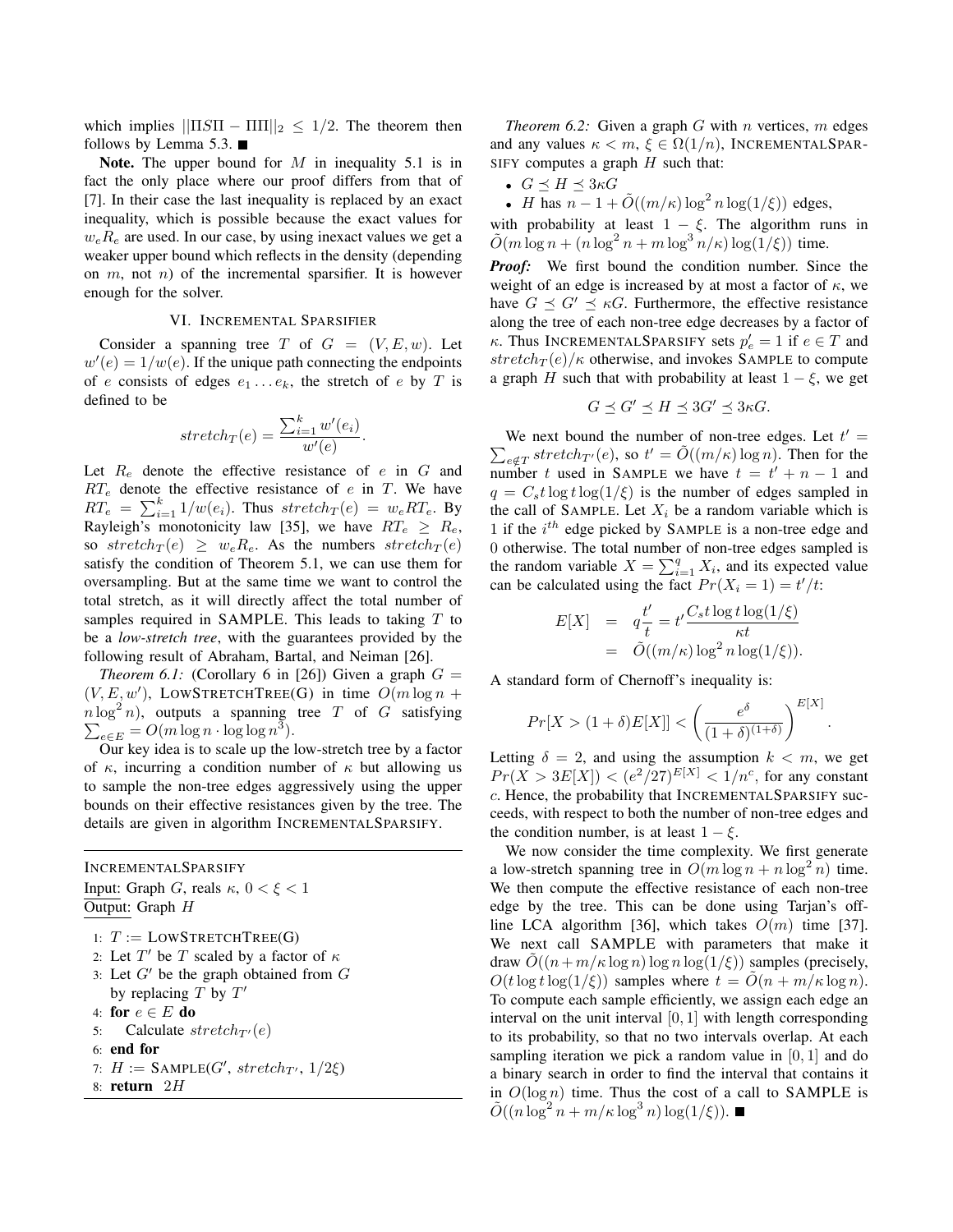#### VII. SOLVING USING INCREMENTAL SPARSIFIERS

The solver of Spielman and Teng [3] consists of two phases. The *preconditioning phase* builds a chain of progressively smaller graphs  $C = \{A_1, B_1, A_2, \ldots, A_d\}$  starting with  $A_1 = A$ . The process for building C alternates between calls to a sparsification routine ULTRASPARSIFY which constructs  $B_i$  from  $A_i$  and a routine GREEDYELIMINATION (following below) which constructs  $A_{i+1}$  from  $B_i$ . The preconditioning phase is independent from the b-side of the system  $L_A x = b$ .

GREEDYELIMINATION Input: Weighted graph  $G = (V, E, w)$ Output: Weighted graph  $\hat{G} = (\hat{V}, \hat{E}, \hat{w})$ 

1:  $\hat{G} := G$ 2: repeat 3: greedily remove all degree-1 nodes from  $\tilde{G}$ 4: if  $deg_{\hat{G}}(v) = 2$  and  $(v, u_1), (v, u_2) \in E_{\hat{G}}$  then 5:  $w' := w(u_1, v)w(u_2, v) / (w(u_1, v) + w(u_2, v))$ 6: replace  $(u_1, v, u_2)$  by an edge of weight w' in  $\hat{G}$ 7: end if 8: **until** there are no nodes of degree 1 or 2 in  $\hat{G}$ 9: return  $\tilde{G}$ 

The *solve phase* passes  $C$ ,  $b$  and a number of iterations t (depending on a desired error  $\epsilon$ ) to the recursive preconditioning algorithm R-P-CHEBYSHEV, described in Section IX. The time complexity of the solve phase depends on  $\epsilon$ , but more crucially on the quality of  $C$ , which is a function of the sparsifier quality.

*Definition 7.1 (* $\kappa(n)$ -good chain): Let  $\kappa(n)$  be a monotonically non-decreasing function of n. Let  $C = \{A$  $A_1, B_1, A_2, \ldots, A_d$  be a chain of graphs, and denote by  $n_i$ and  $m_i$  the numbers of nodes and edges of  $A_i$  respectively. We say that C is  $\kappa(n)$ -good for A, if:

1)  $A_i \preceq B_i \preceq \kappa(n_i) A_i$ .

- 2)  $A_{i+1} = \text{GREEDYELIMINATION}(B_i).$
- 3)  $m_i/m_{i+1} \geq c_r \sqrt{\kappa(n_i)}$ , for some constant  $c_r$ .

Spielman and Teng analyzed a recursive preconditioned Chebyshev iteration and showed that a  $\kappa(n)$ -good chain for A can be used to solve a system on  $L_A$ . This is captured by the following Lemma, adapted from Theorem 5.5 in [3].

*Lemma 7.2:* Given a  $\kappa(n)$ -good chain for A, a vector x such that  $||x - L_A^+ b||_A < \epsilon ||L_A^+ b||_A$  can be computed in  $O(m_d^3 m_1 \sqrt{\kappa(n_1)} \log(1/\epsilon))$  expected time.

For our solver, we follow the approach of Spielman and Teng. The main difference is that we replace their routine ULTRASPARSIFY with our routine INCREMENTALSPAR-SIFY, which is not only faster but also constructs a better chain which translates into a faster solve phase. We are now ready to state our algorithm for building the chain. In what follows we write  $v := O(g(n_i))$  to mean ' $v := f(n_i)$  for some explicitly known function  $f(n) \in O(g(n))$ .

# **BUILDCHAIN**

Input: Graph A, scalar p with  $0 < p < 1$ Output: Chain of graphs  $C = \{A = A_1, B_1, A_2, \ldots, A_d\}$ 

1:  $A_1 := A$ 2:  $\mathcal{C} := \emptyset$ 3: while  $m_i > (\log \log n)^{1/3}$  do 4: if  $m_i > \log n$  then 5:  $\xi := \log n$ 6: else 7:  $\xi := \log \log n$ 8: end if 9:  $\kappa := \tilde{O}(\log^4 n_i \log(1/p))$ 10:  $B_i := \text{INCREMENTALSPARSIFY}(A_i, \kappa, p/(2\xi))$ 11:  $A_{i+1} := \text{GreenVELIMINATION}(B_i)$ 12: if  $m_i/m_{i+1} < c_r \sqrt{3\kappa}$  then 13: return FAILURE 14: end if 15:  $\mathcal{C} = \mathcal{C} \cup \{A_i, B_i\}$ 16:  $i := i + 1$ 17: end while 18: return  $C$ 

*Lemma 7.3:* Given a graph A, BUILDCHAIN(A,P) produces an  $\tilde{O}(\log^4 n)$ -good chain for A, with probability at least  $1 - p$ . The algorithm runs in time

$$
\tilde{O}((m \log n + n \log^2 n) \log(1/p)).
$$

*Proof:* Assume that  $B_i$  has  $n_i - 1 + m_i/k'$  edges. A key property of GREEDYELIMINATION is that if  $G$  is a graph with  $n - 1 + j$  edges, GREEDYELIMINATION(G) has at most  $2j - 2$  vertices and  $3j - 3$  edges [3]. Hence GREEDYELIMINATION( $B_i$ ) has at most  $3m_i/k'$  edges. It follows that  $m_i/m_{i+1} \ge k'/3$ . Then, in order to satisfy the second requirement, we must have  $A_i \preceq B_i \preceq c' k'^2 A_i$ , for some sufficiently small constant  $c'$ .

However, we also know that the call to INCREMEN-TALSPARSIFY returns an incremental sparsifier  $B_i$  that  $3\kappa$ approximates  $A_i$ . So it is necessary that  $c'k'^2 > 3\kappa$ . Moreover,  $B_i$  has  $n_i - 1 + \tilde{O}(m_i \log^2 n/\kappa)$  edges, a number which we assumed is equal to  $n_i - 1 + m_i/k'$ . The value assigned to  $\kappa$  by the algorithm is taken to be the minimum that satisfies these two conditions.

The probability that  $B_i$  has the above properties is by construction at least  $1 - p/(2 \log n)$  if  $n_i > \log n$  and  $1 - p/(2 \log \log n)$  otherwise. The probability that the requirements hold for all  $i$  is then at least

$$
(1 - p/(2 \log n))^{\log n} (1 - p/(2 \log \log n))^{\log \log n}
$$
  
>  $(1 - p/2)^2 > 1 - p$ .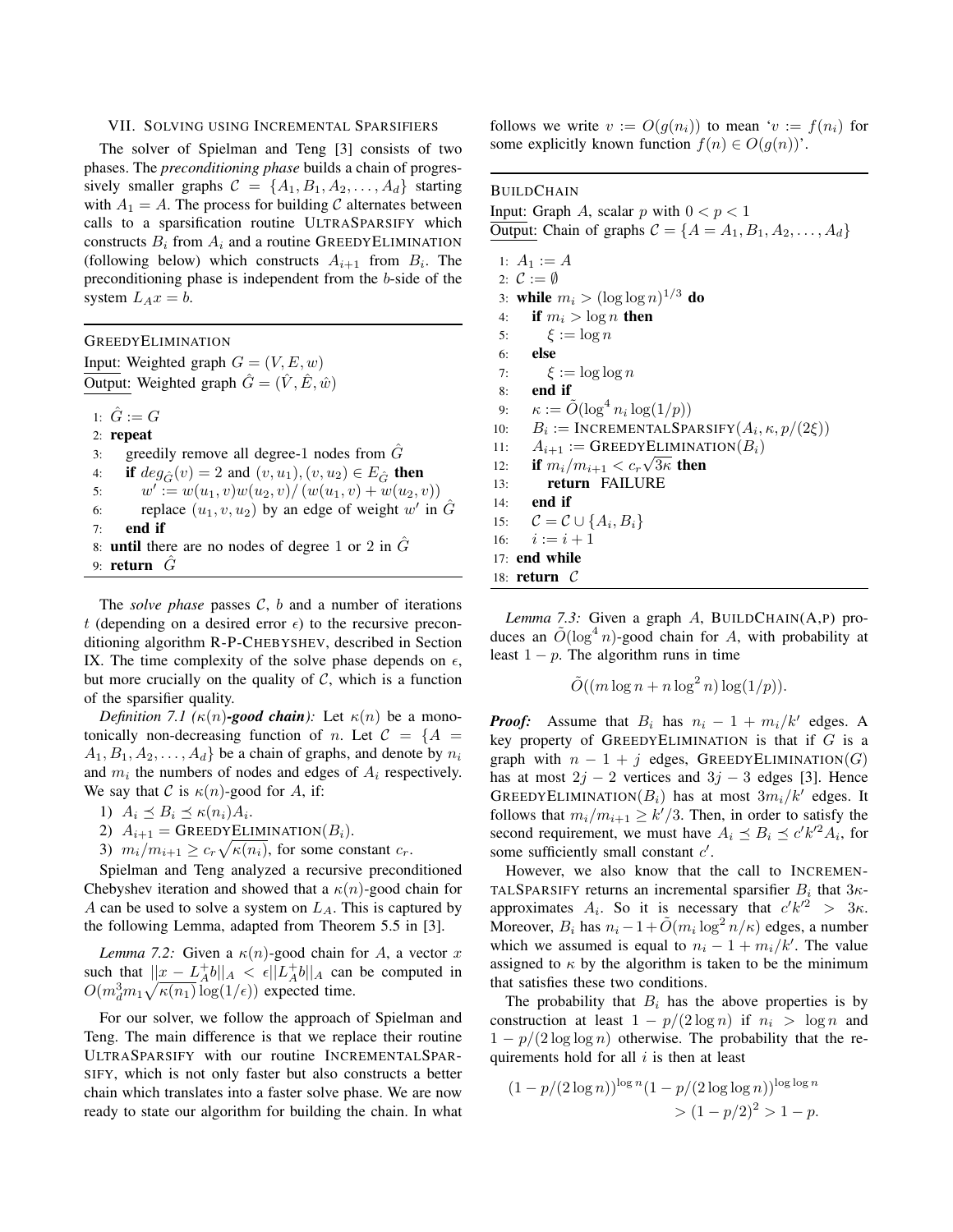Finally note that each call to INCREMENTALSPARSIFY takes  $\tilde{O}((m_i \log^2 n) \log(1/p))$  time. Since  $m_i$  decreases faster than geometrically with  $i$ , the claim about the running time follows.

Combining Lemmas 7.2 and 7.3 proves our main Theorem.

*Theorem 7.4:* On input an  $n \times n$  symmetric diagonally dominant matrix  $A$  with  $m$  non-zero entries and a vector b, a vector x satisfying  $||x - A^+b||_A < \epsilon ||A^+b||_A$ , can be computed in expected time  $\tilde{O}(m \log^2 n \log(1/\epsilon)).$ 

# VIII. COMMENTS / EXTENSIONS

Unraveling the analysis of our bound for the condition number of the incremental sparsifier, it can been that one  $\log n$  factor is due to the number of samples required by the Rudelson and Vershynin theorem. The second  $\log n$  factor is due to the average stretch of the low-stretch tree.

It is quite possible that the low-stretch construction and perhaps the associated lower bound can be bypassed -at least for some graphs- by a simpler approach similar to that of [28]. Consider for example the case of unweighted graphs. With a simple ball-growing procedure we can concede in our incremental sparsifier a  $1/\log n$  fraction of the edges, while keeping within clusters of diameters  $O(\log^2 n)$  the rest of the edges. The design of low-stretch trees may be simplified within the small diameter clusters. This diameter-restricted local sparsification is a natural idea to pursue, at least in an actual implementation of the algorithm.

#### IX. APPENDIX: THE COMPLETE SOLVER

The purpose of this section is to provide a few more algebraic details about the chain of preconditioners, and the recursive preconditioned Chebyshev method which consists the solve phase of the solver. The material is not new and we include it only for completeness. We focus on pseudocode. We refer the reader to [3] or a longer version of this paper [38] for a more detailed exposition along with proofs.

Direct methods - Cholesky factorization. If A is a symmetric and positive definite (SPD) matrix, it can be written in the form  $A = LL^T$ , a product known as the *Cholesky factorization* of A. This extends to Laplacians, with some care for the null space. The Cholesky factorization can be computed via a symmetric version of *Gaussian elimination*. Given the decomposition, solving the systems  $Ly = b$  and  $L^T x = y$  yields the solution to the system  $Ax = b$ ; the key here is that solving with L and  $L<sup>T</sup>$  can be done easily via forward and back substitution. A *partial Cholesky factorization* with respect to the first  $k$  variables of  $A$ , puts it into the form

$$
A = L \begin{pmatrix} I_k & 0 \\ 0 & A_k \end{pmatrix} L^T
$$
 (9.2)

where  $I_k$  denotes the  $k \times k$  identity matrix, and  $A_k$  is known as the Schur complement of A with respect to the elimination of the k first variables. The matrix  $A_{k+1}$  is the Schur complement of  $A_k$  with respect the the elimination of its first variable.

Given a matrix  $A$ , the graph  $G_A$  of  $A$  is defined by identifying the vertices of  $G_A$  with the rows and columns of A and letting the edges of  $G_A$  encode the non-zero structure of A in the obvious way.

It is instructive to take a graph-theoretic look at the partial Cholesky factorization when  $k = 1$ . In this case, the graph  $G_{A_1}$  contains a clique on the neighbors of the first node in  $G_A$ . In addition, the first column of L is non-zero on the corresponding coordinates. This problem is known as *fill*. It then becomes obvious that the complexity of computing the Cholesky factorization depends crucially on the ordering of A. Roughly speaking, a good ordering has the property that the degrees of the top nodes of  $A, A_1, A_2, \ldots, A_k$  are as small as possible. The best known algorithm for positive definite systems of planar structure runs in time  $O(n^{1.5})$  and it is based on the computation of good orderings via nested dissection [39], [40], [41].

There are two fairly simple but important facts considering the partial Cholesky factorization of equality 9.2 [3]. First, if the top nodes of  $A, A_1, \ldots, A_{k-1}$  have degrees 1 or 2, then back-substitution with L requires only  $O(n)$  time. Second, if A is a Laplacian, then  $A_k$  is a Laplacian. Such an ordering and the corresponding Laplacian  $A_k$  can be found in linear time via GREEDYELIMINATION, described in Section VII. The corresponding factor L can also be computed easily.

Iterative methods. Unless the system matrix is very special, direct methods do not yield nearly-linear time algorithms. For example, the nested dissection algorithm is known to be asymptotically optimal for the class of planar SPD systems, within the envelope of direct methods. Iterative methods work around the fill problem by producing a sequence of approximate solutions using only matrixvector multiplications and simple vector-vector operations. For example *Richardson's iteration* generates an approximate solution  $x_{i+1}$  from  $x_i$ , by letting

$$
x_{i+1} = (I - A)x_i + b.
$$

The solver in this paper, as well as the Spielman and Teng solver [3], are based on the very well studied Chebyshev iteration [42]. The *preconditioned Chebyshev iteration* (P-CHEBYSHEV) is the Chebyshev iteration applied to the system  $B^+Ax = B^+b$ , where A, B are SPD matrices, and B is known as the *preconditioner*. The preconditioner B needs not be explicitly known. The iteration requires matrixvector products with  $A$  and  $B^+$ . A product of the form  $B^{+1}z$  is equivalent to solving the system  $By = c$ . Therefore (P-CHEBYSHEV) requires access to only a function  $f_B(c)$ returning  $B^{+1}c$ . In addition it requires a lower bound  $\lambda_{\min}$ on the minimum eigenvalue of  $(A, B)$  and an upper bound  $\lambda_{\text{max}}$  on the maximum generalized eigenvalue of  $(A, B)$ .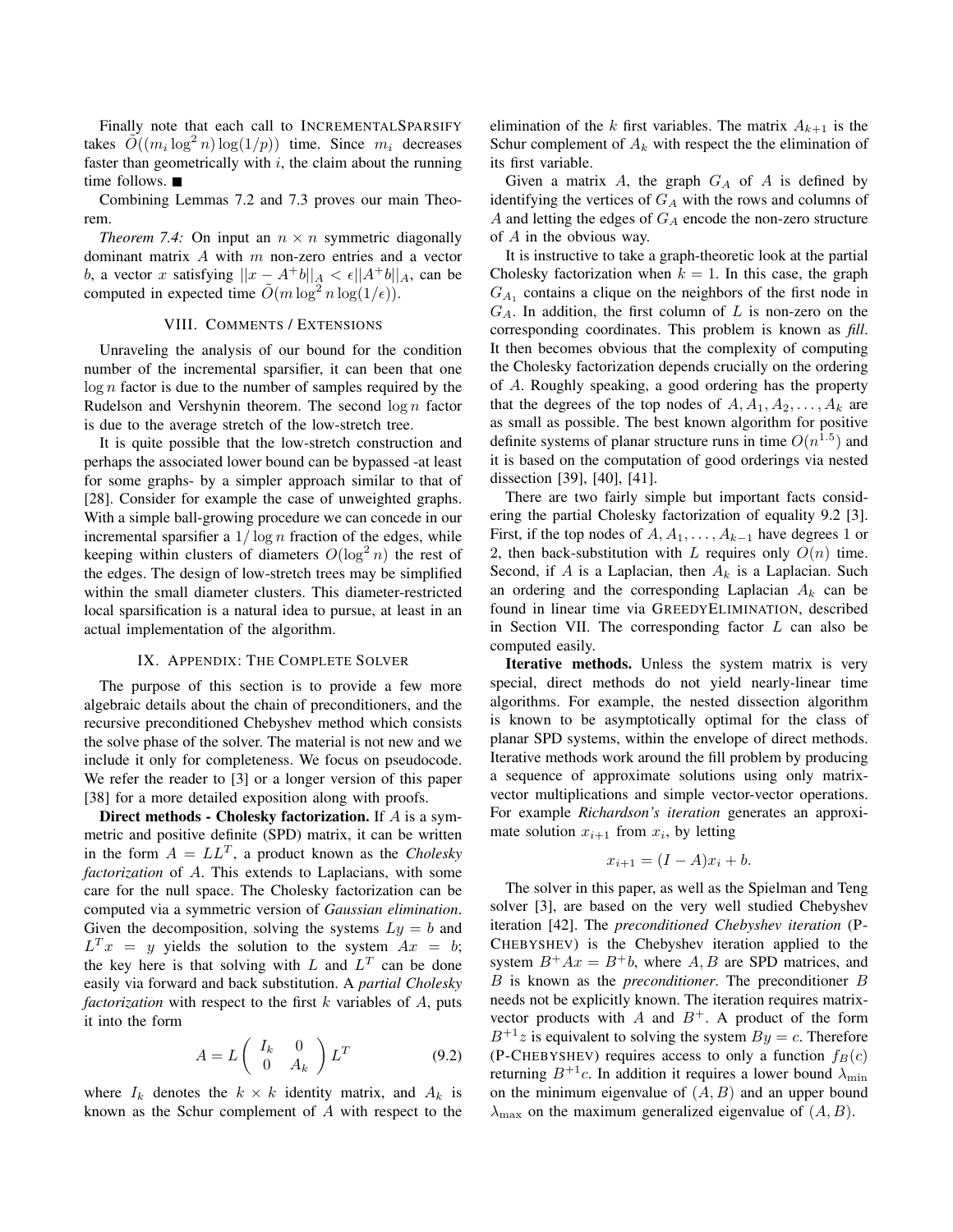### P-CHEBYSHEV

Input: SPD matrix  $A$ , vector  $b$ , number of iterations  $t$ , preconditioner  $f_B(z)$ ,  $\lambda_{min}$ ,  $\lambda_{max}$ Output: approximate solution x for  $Ax = b$ 

 $x := 0$  $r := b$  $d := (\lambda_{max} + \lambda_{min})/2$  $c := (\lambda_{max} - \lambda_{min})/2$ for  $i = 1$  to t do  $z := f_B(r)$ if  $i = 1$  then  $x := z$  $\alpha := 2/d$ else  $\beta := (c\alpha/2)^2$  $\alpha := 1/(d - \beta)$  $x := z + \beta x$ end if  $x := x + \alpha x$  $r := b - Ax$ end for return  $x$ 

A well known fact about the Chebyshev method is that after  $O(\sqrt{\lambda_{\max}/\lambda_{\min}} \log 1/\epsilon)$  iterations the return vector x satisfies  $||x - A^+b||_A \le \epsilon ||A^+b||_A$  [42].

Hybrid methods. One of the key ideas in Vaidya's approach was to combine direct and iterative methods into a hybrid method by exploiting properties of Laplacians. [21]. For the rest of this section we will identify graphs and their Laplacians, using their natural 1-1 correspondence.

Let  $A_1$  be a Laplacian. The incremental sparsifier  $B_1$  of  $A_1$  is a natural choice as preconditioner. With proper input parameters, INCREMENTALSPARSIFY returns a  $B_1$  that contains enough degree 1 and 2 nodes, so that GREEDYE-LIMINATION can make enough progress reducing  $B_1$  to a matrix of the form

$$
B_1 = L_1 \left( \begin{array}{cc} I & 0 \\ 0 & A_2 \end{array} \right) L_1^T,
$$

where  $A_2$  is the output of algorithm GREEDYELIMINATION. Let  $I_j$  denote the identity of dimension j and

$$
\Pi_1 = (0 \quad I_{dim(A_2)} )
$$
  
\n
$$
Q_1 = (I_{dim(A_1) - dim(A_2)} 0)
$$

Recall that P-CHEBYSHEV requires the solution of  $By = c$ , which is given by

.

$$
y = L_1^{-T} \left( \begin{array}{c} Q_1 L_1^{-1} c \\ A_1^+ \Pi_1 L_1^{-1} c \end{array} \right).
$$

The two matrix-vector products with  $L_1^{-1}, L_1^{-T}$  can be computed in time  $O(n)$  via forward and back substitution. Therefore, we can solve a system in  $B$  by solving a linear system in  $A_2$  and performing  $O(n)$  additional work. Naturally, in order to solve systems on  $A_2$  we can recursively apply preconditioned Chebyshev iterations on it, with a new preconditioner  $B_2$ . This defines a preconditioning chain  $C$  that consists of progressively smaller graphs  $A = A_1, B_1, A_2, B_2, \ldots, A_d$ , along with the corresponding matrices  $L_i$ ,  $\Pi_i$ ,  $Q_i$  for  $1 \le i \le d-1$ . So, to be more precise than in Section VII, routine BUILDCHAIN has the following specifications.

**BUILDCHAIN** Input: Graph A, scalar  $p$  with  $0 < p < 1$ Output: Chain  $C = \{ \{A_i, B_i, L_i, \Pi_i, Q_i \}_{i=1}^{d-1}, A_d \}$ 

We are now ready to give pseudocode for the recursive preconditioned Chebyshev iteration.

## R-P-CHEBYSHEV

Input: Chain  $C$ , level i, vector  $b$ , number of iterations  $t$ Output: Approximate solution x for  $A_i x = b$ 

1: if  $i = d$  for some fixed d then 2: **return**  $A_i^+b$ 3: else 4:  $\kappa := \kappa(A_i, B_i)$ 5: Define function  $f_i(z)$ : 6: Define function  $f_i(z)$ <br>6:  $t' := \lfloor 1.33\sqrt{\kappa} \rfloor$ 7:  $z' := L_i^{-1} z$ 8:  $z_1'' := \dot{Q_i} z'$ 9:  $z_2'':= \text{R-P-CHEBYSHEV}(\mathcal{C}, i+1, \Pi_i z', t')$ 10:  $\tilde{f}_i(z) \leftarrow L_i^{-T} [z''_1 \ z''_2]^T$ 11:  $l := 1 - 2e^{-2}$ 12:  $u := (1 + 2e^{-2})\kappa$ 13:  $x := P\text{-CHEBYSHEV}(A_i, b, t, f_i(z), l, u)$ 14: return x 15: end if

The complete solver. Finally, the pseudocode for the complete solver is as follows.

#### SOLVE

Input: Laplacian  $L_A$ , vector b, error  $\epsilon$ , failure probability p Output: Approximate solution  $x$ 

$$
C := \text{BULDCHAIN}(A, p)
$$
  

$$
x := \text{R-P-CHEBYSHEV}(C, 1, b, \tilde{O}(\log^2 n \log(1/\epsilon)))
$$

#### ACKNOWLEDGEMENTS

The authors wish to thank Dan Spielman and Charalampos Tsourakakis for their very helpful comments and discussions.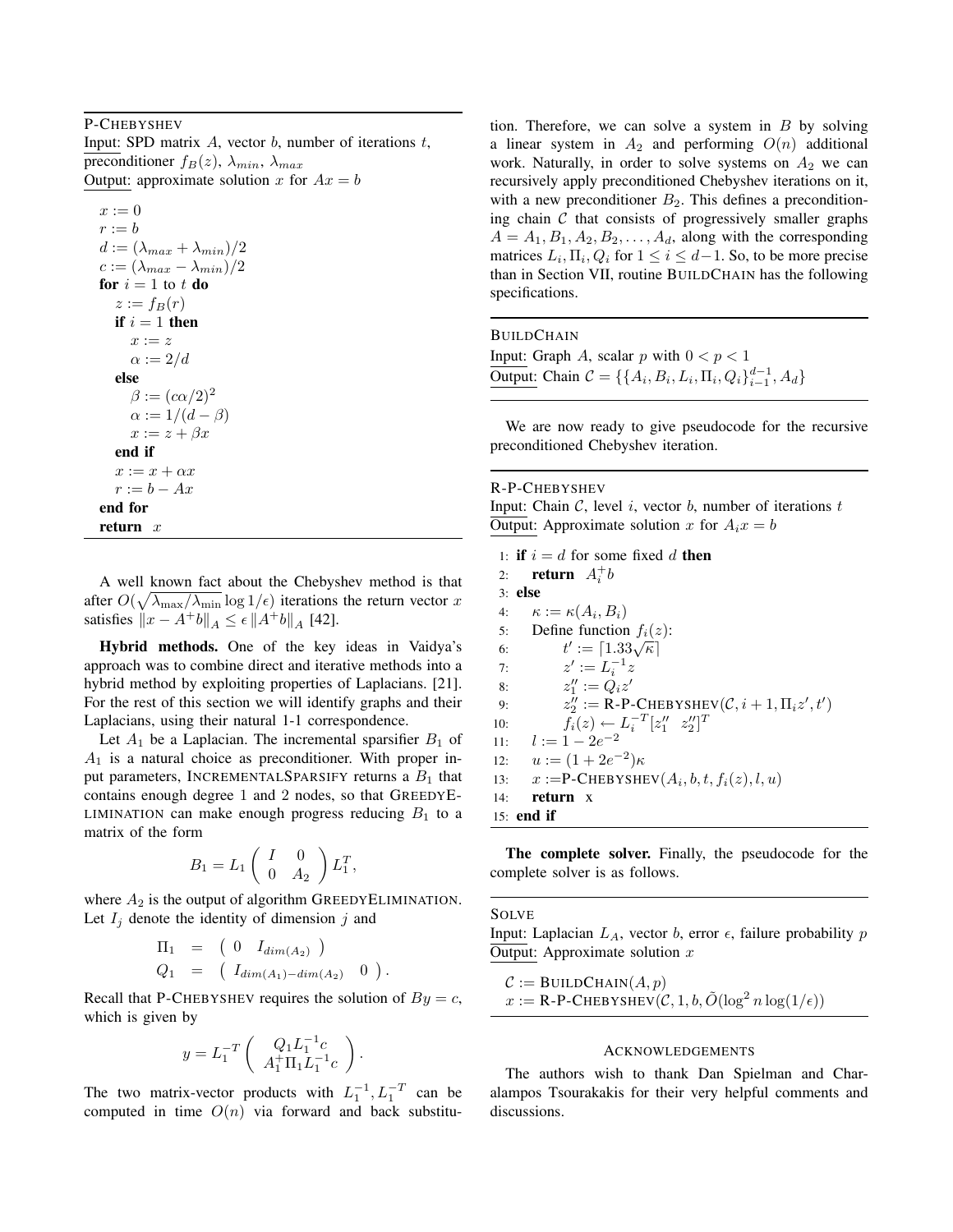#### **REFERENCES**

- [1] D. A. Spielman and S.-H. Teng, "Nearly-linear time algorithms for graph partitioning, graph sparsification, and solving linear systems." in *Proceedings of the 36th Annual ACM Symposium on Theory of Computing*, June 2004, pp. 81–90.
- [2] M. Elkin, Y. Emek, D. A. Spielman, and S.-H. Teng, "Lowerstretch spanning trees." in *Proceedings of the 37th Annual ACM Symposium on Theory of Computing*, 2005, pp. 494– 503.
- [3] D. A. Spielman and S.-H. Teng, "Nearly-linear time algorithms for preconditioning and solving symmetric, diagonally dominant linear systems," *CoRR*, vol. abs/cs/0607105, 2006.
- [4] M. Fiedler, "Algebraic connectivity of graphs," *Czechoslovak Math. J.*, vol. 23, no. 98, pp. 298–305, 1973.
- [5] D. A. Spielman and S.-H. Teng, "Spectral partitioning works: Planar graphs and finite element meshes." in *FOCS*, 1996, pp. 96–105.
- [6] F. Chung, *Spectral Graph Theory*, ser. Regional Conference American Mathematical Society, 1997, vol. 92.
- [7] D. A. Spielman and N. Srivastava, "Graph sparsification by effective resistances," 2008. [Online]. Available: http://www.citebase.org/abstract?id=oai:arXiv.org:0803.0929
- [8] E. G. Boman, B. Hendrickson, and S. A. Vavasis, "Solving elliptic finite element systems in near-linear time with support preconditioners," *CoRR*, vol. cs.NA/0407022, 2004.
- [9] D. A. Spielman and S. I. Daitch, "Faster approximate lossy generalized flow via interior point algorithms." in *Proceedings of the 40th Annual ACM Symposium on Theory of Computing*, May 2008.
- [10] J. A. Kelner and A. Madry, "Faster generation of random spanning trees," *Foundations of Computer Science, Annual IEEE Symposium on*, vol. 0, pp. 13–21, 2009.
- [11] I. Koutis, G. L. Miller, and D. Tolliver, "Combinatorial preconditioners and multilevel solvers for problems in computer vision and image processing," in *International Symposium of Visual Computing*, 2009, pp. 1067–1078.
- [12] I. Koutis, G. L. Miller, A. Sinop, and D. Tolliver, "Combinatorial preconditioners and multilevel solvers for problems in computer vision and image processing," CMU, Tech. Rep., 2009.
- [13] J. McCann and N. S. Pollard, "Real-time gradient-domain painting," *ACM Trans. Graph.*, vol. 27, no. 3, pp. 1–7.
- [14] P. Joshi, M. Meyer, T. DeRose, B. Green, and T. Sanocki, "Harmonic coordinates for character articulation," *ACM Trans. Graph.*, vol. 26, no. 3, p. 71, 2007.
- [15] D. A. Spielman, "Algorithms, Graph Theory, and Linear Equations in Laplacian Matrices," in *Proceedings of the International Congress of Mathematicians*, 2010.
- [16] S.-H. Teng, "The Laplacian Paradigm: Emerging Algorithms for Massive Graphs," in *Theory and Applications of Models of Computation*, 2010, pp. 2–14.
- [17] G. Royle and C. Godsil, *Algebraic Graph Theory*, ser. Graduate Texts in Mathematics. Springer Verlag, 1997.
- [18] E. G. Boman and B. Hendrickson, "Support theory for preconditioning," *SIAM J. Matrix Anal. Appl.*, vol. 25, no. 3, pp. 694–717, 2003.
- [19] K. Gremban, G. L. Miller, and M. Zagha, "Performance evaluation of a parallel preconditioner," in *9th International Parallel Processing Symposium*. Santa Barbara: IEEE, April 1995, pp. 65–69.
- [20] K. Gremban, "Combinatorial preconditioners for sparse, symmetric, diagonally dominant linear systems," Ph.D. dissertation, Carnegie Mellon University, Pittsburgh, October 1996, CMU CS Tech Report CMU-CS-96-123.
- [21] P. Vaidya, "Solving linear equations with symmetric diagonally dominant matrices by constructing good preconditioners," October 1991, a talk based on this manuscript.
- [22] M. Bern, J. R. Gilbert, B. Hendrickson, N. Nguyen, and S. Toledo, "Support-graph preconditioners," *SIAM J. Matrix Anal. Appl.*, vol. 27, pp. 930–951, 2005.
- [23] A. Joshi, "Topics in optimization and sparse linear systems," Ph.D. dissertation, University of Illinois at Urbana Champaing, 1997.
- [24] N. Alon, R. Karp, D. Peleg, and D. West, "A graph-theoretic game and its application to the k-server problem," *SIAM J. Comput.*, vol. 24, no. 1, pp. 78–100, 1995.
- [25] D. A. Spielman and S.-H. Teng, "Solving Sparse, Symmetric, Diagonally-Dominant Linear Systems in Time  $0(m^{1.31})$ ," in *FOCS '03: Proceedings of the 44th Annual IEEE Symposium on Foundations of Computer Science*. IEEE Computer Society, 2003, p. 416.
- [26] I. Abraham, Y. Bartal, and O. Neiman, "Nearly tight low stretch spanning trees," in *49th Annual IEEE Symposium on Foundations of Computer Science*, 2008, pp. 781–790.
- [27] A. A. Benczúr and D. R. Karger, "Approximating  $s$ -t Minimum Cuts in  $\tilde{O}(n^2)$  time Time," in *STOC*, 1996, pp. 47–55.
- [28] I. Koutis and G. L. Miller, "A linear work,  $O(n^{1/6})$  time, parallel algorithm for solving planar Laplacians," in *Proc. 18th ACM-SIAM Symposium on Discrete Algorithms (SODA 2007)*, 2007.
- [29] ——, "Graph partitioning into isolated, high conductance clusters: Theory, computation and applications to preconditioning," in *Symposiun on Parallel Algorithms and Architectures (SPAA)*, 2008.
- [30] R. Andersen, F. Chung, and K. Lang, "Local graph partitioning using pagerank vectors," in *FOCS '06: Proceedings of the 47th Annual IEEE Symposium on Foundations of Computer Science*. Washington, DC, USA: IEEE Computer Society, 2006, pp. 475–486.